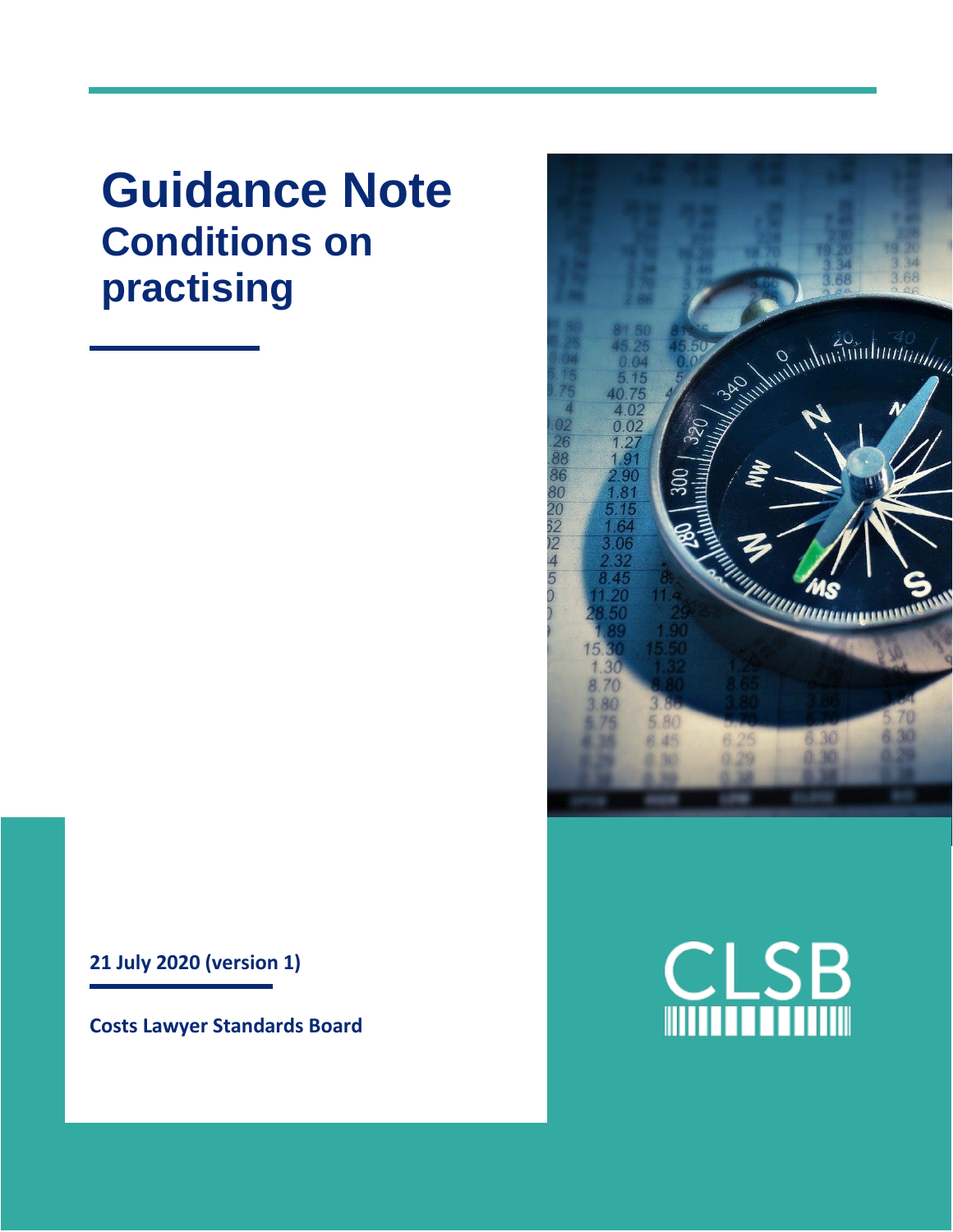# **General**

- 1. This guidance note should be read in conjunction with the CLSB's Practising Rules, which can be found in the [Costs Lawyer Handbook.](https://clsb.info/for-costs-lawyers/costs-lawyer-handbook/)
- 2. Under Practising Rule 3.4, the CLSB may impose a condition or conditions on a practising certificate either when the certificate is issued or during its currency. In addition, Conduct Committees and Conduct Appeal Committees have the power to impose conditions on a practising certificate under the CLSB's Disciplinary Rules and Procedures.
- 3. We are only likely to impose conditions under Rule 3.4 where:
	- the relevant facts are not in dispute;
	- we do not consider it necessary or proportionate to bring disciplinary proceedings in order to impose, or ask a Conduct Committee to impose, a disciplinary sanction; and
	- in the case of an application for a practising certificate, we do not consider it more appropriate to refuse the application.
- 4. Broadly speaking there are two types of conditions:
	- those that restrict the Costs Lawyer's ability to practise; and
	- those that specify steps that the Costs Lawyer must follow.

## **Grounds for imposing a condition**

- 5. There are several grounds upon which the CLSB can impose conditions on a practising certificate, as set out in Practising Rule 3.4. Note that a condition may be imposed on more than one ground, and more than one condition may be imposed at any given time.
- 6. Below are examples of situations in which we might impose conditions, relating to each of the grounds in Rule 3.4. The most common situation in which we might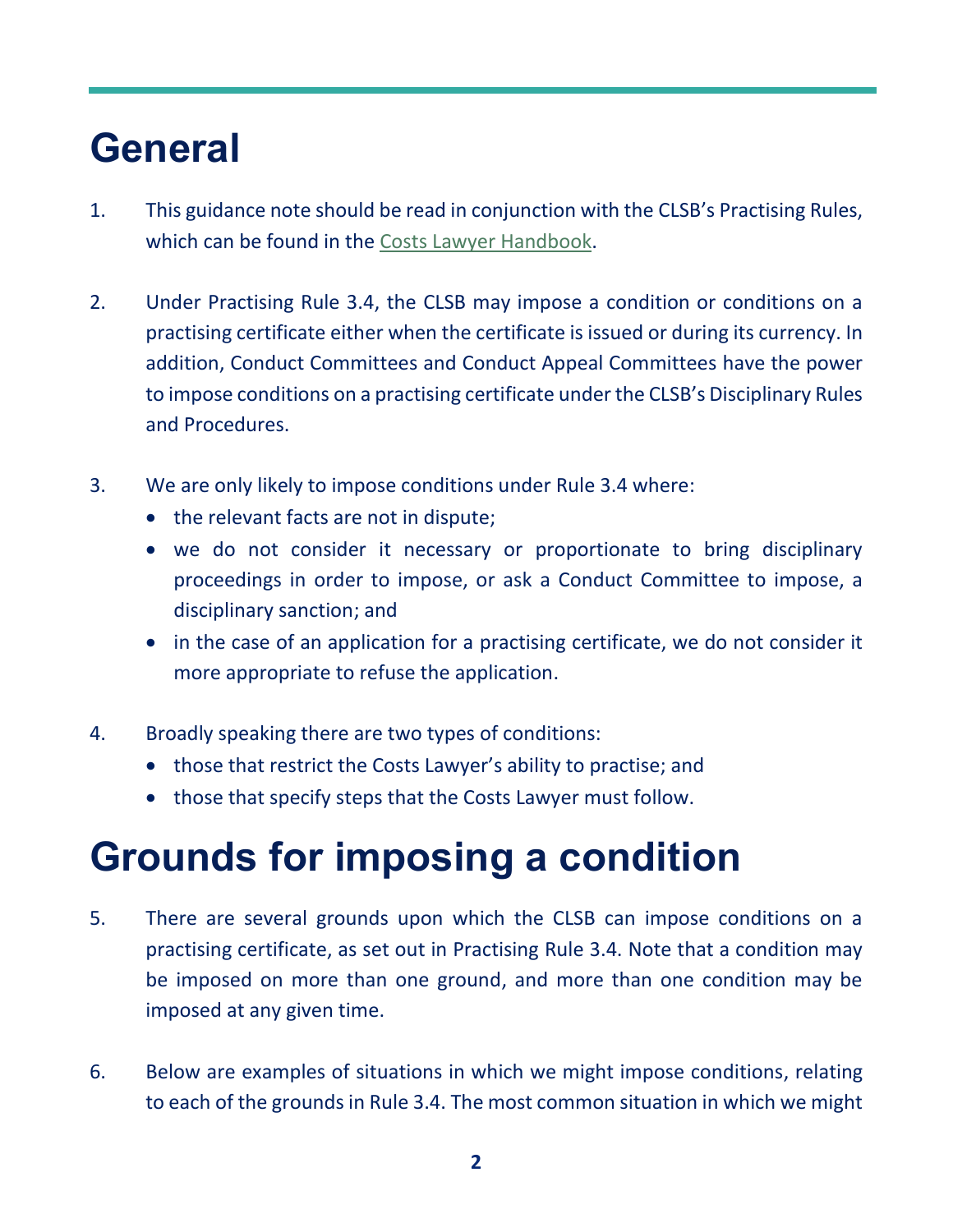impose conditions is where a Costs Lawyer (or a non-Costs Lawyer applicant for a practising certificate) discloses an event as required under Practising Rule 4.

7. The examples given below are indicative only, aimed at helping practitioners and their clients to understand the nature and purpose of conditions on practising. We will always treat each case individually and consider all material facts before imposing conditions. We will also give the Costs Lawyer an opportunity to provide additional evidence or information in writing before we make a decision about conditions.

Ground (a): The lawyer is unsuitable to undertake certain activities or engage in certain business or practising arrangements

- 8. EXAMPLE: Prior to qualifying as a Costs Lawyer, an applicant for their first practising certificate entered into an individual voluntary arrangement in relation to their personal debts. The event is disclosed to us under Practising Rule 4, as part of the practising certificate application process.
- 9. CONSIDERATIONS: The event occurred before we regulated the applicant, so it does not constitute a breach of our regulatory rules. Nevertheless, we have concerns about the applicant's financial management capabilities. The applicant confirms to us that they have a job offer as a Costs Lawyer with a solicitors' firm and will not be running their own business. They also provide us with information about steps they have taken to better manage their finances in the future. We do not believe that we should refuse to allow the applicant to practise altogether.
- 10. OUTCOME: We grant the application but impose a condition that the applicant can only practise as a Costs Lawyer as an employee, and not on their own account, for a period of 12 months. After that period, we will ask for further information from the applicant and assess whether a condition should be imposed on their following year's practising certificate. The condition is shown on their practising certificate when issued.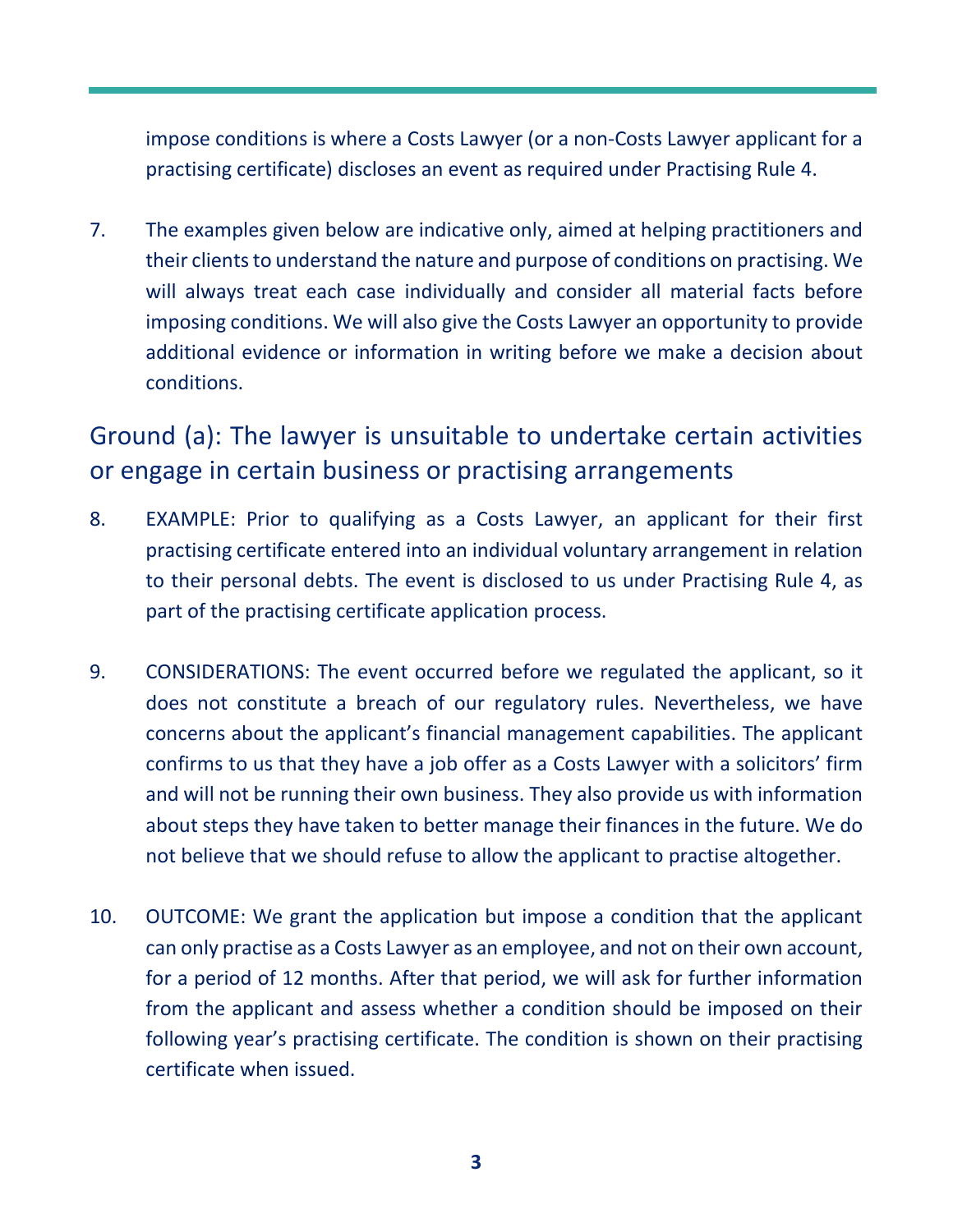#### Ground (b): The lawyer is putting, or is likely to put, at risk the interests of clients, third parties or the public

- 11. EXAMPLE: The Information Commissioner's Office (ICO) has investigated a data breach involving a Costs Lawyer and has made a number of regulatory determinations. These determinations are immediately disclosed to us by the Costs Lawyer, as required by Practising Rule 4.
- 12. CONSIDERATIONS: In general, we are likely to refuse an application for a practising certificate where the applicant is putting someone else's interests at risk, unless we are satisfied that conditions can deal with the risk adequately. A regulatory finding against a practitioner by another regulator is a good example of a situation in which the relevant risk might have been mitigated to a large extent already, through processes outside of our regulatory framework.
- 13. OUTCOME: We are content that the ICO has dealt with the disciplinary aspects of the Costs Lawyer's conduct and decide that there is no need for us to duplicate the ICO's processes by conducting a further disciplinary investigation. However, we consider that conditions on practising are appropriate for the ongoing protection of the Costs Lawyer's current and prospective clients. We impose conditions relating to the handling and security of clients' personal data. We issue the Costs Lawyer with a replacement practising certificate, showing the conditions imposed.

Ground (c): The lawyer will not comply with the CLSB's regulatory arrangements and/or will require monitoring in relation to compliance with the CLSB's regulatory arrangements

14. EXAMPLE: An audit reveals that a Costs Lawyer has not been complying properly with the CLSB's continuing professional development (CPD) requirements. The Costs Lawyer acknowledges their error, explains that they had misunderstood their obligations and asks for help in putting things right.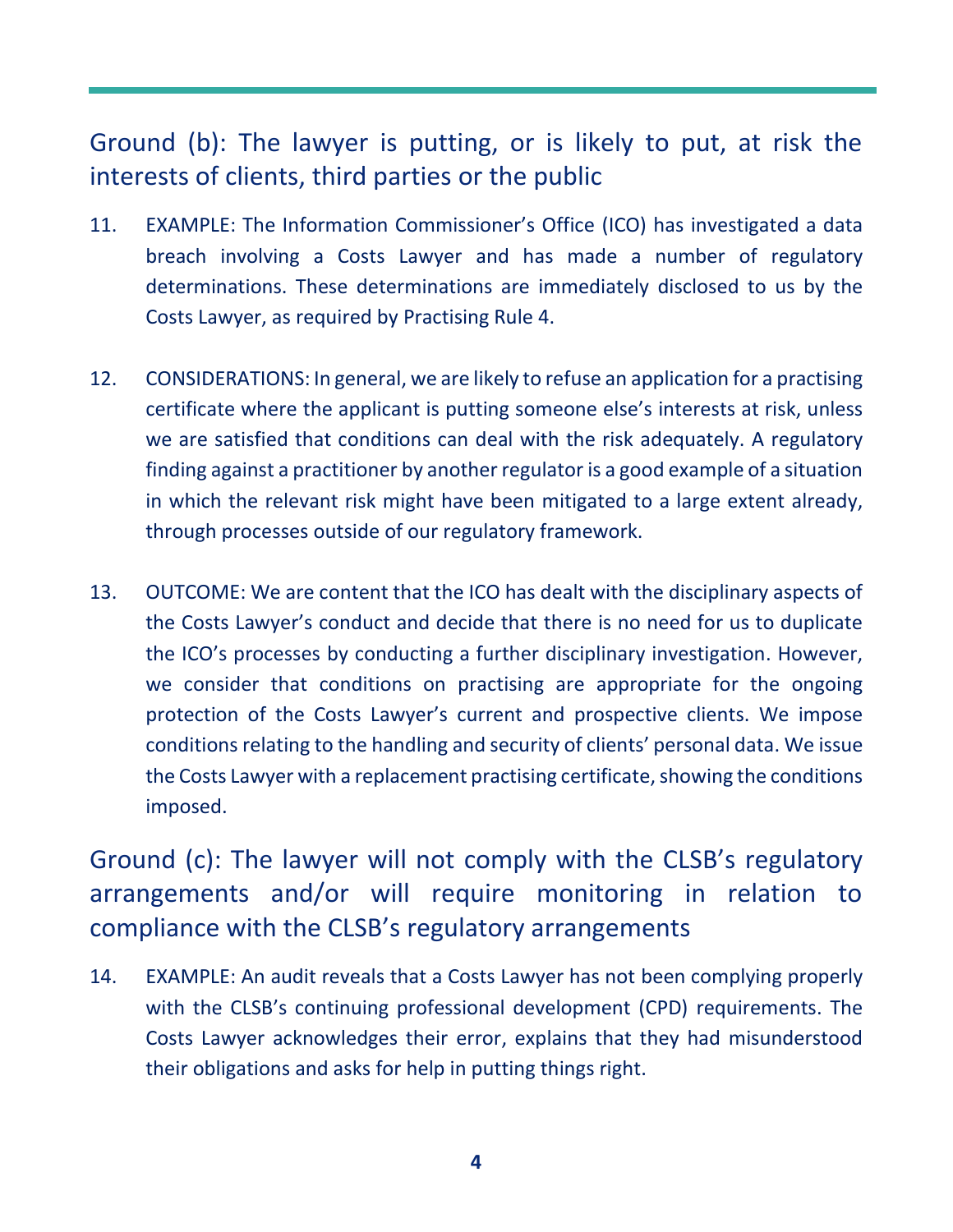- 15. CONSIDERATIONS: The Costs Lawyer's explanation is consistent with the information they provided to the CLSB in their annual CPD records. There is no evidence that they have been dishonest or tried to cover up their mistake. We do not consider that the problem is yet placing clients at risk in terms of the Costs Lawyer's competency.
- 16. OUTCOME: We impose a condition that the Costs Lawyer must submit evidence of their CPD attainment to us annually, in addition to the usual CPD record.

Grounds (d) and (e): The lawyer should take specified steps conducive to the regulatory objectives, or it is otherwise in the public interest to impose a condition in light of the regulatory objectives

- 17. EXAMPLE: The Legal Ombudsman has reported to us the outcome of a recent complaint against a Costs Lawyer. Ultimately, the case was determined in favour of the Costs Lawyer. However, the Legal Ombudsman's findings show that the Costs Lawyer did not follow their internal complaints procedure properly when handling the complaint. When we approach the Costs Lawyer about this, they acknowledge that they sometimes take an early assessment of the merits of a complaint and, if they think it has no merit, dismiss it without following their complaints procedure. On reflection, they recognise that this could lead to unsatisfactory outcomes for their clients. They promise to make changes to their internal processes so this does not occur again.
- 18. CONSIDERATIONS: In order to promote the regulatory objective of "protecting and promoting the interests of consumers", Costs Lawyers should follow their internal complaints procedure in all cases, regardless of whether they subjectively believe a complaint to have merit. We are therefore concerned that the Costs Lawyer's approach is not conducive to the regulatory objectives. We note that no other conduct issues were identified by the Legal Ombudsman in the context of the complaint, and that the Costs Lawyer appreciates the need to address shortcomings in their processes.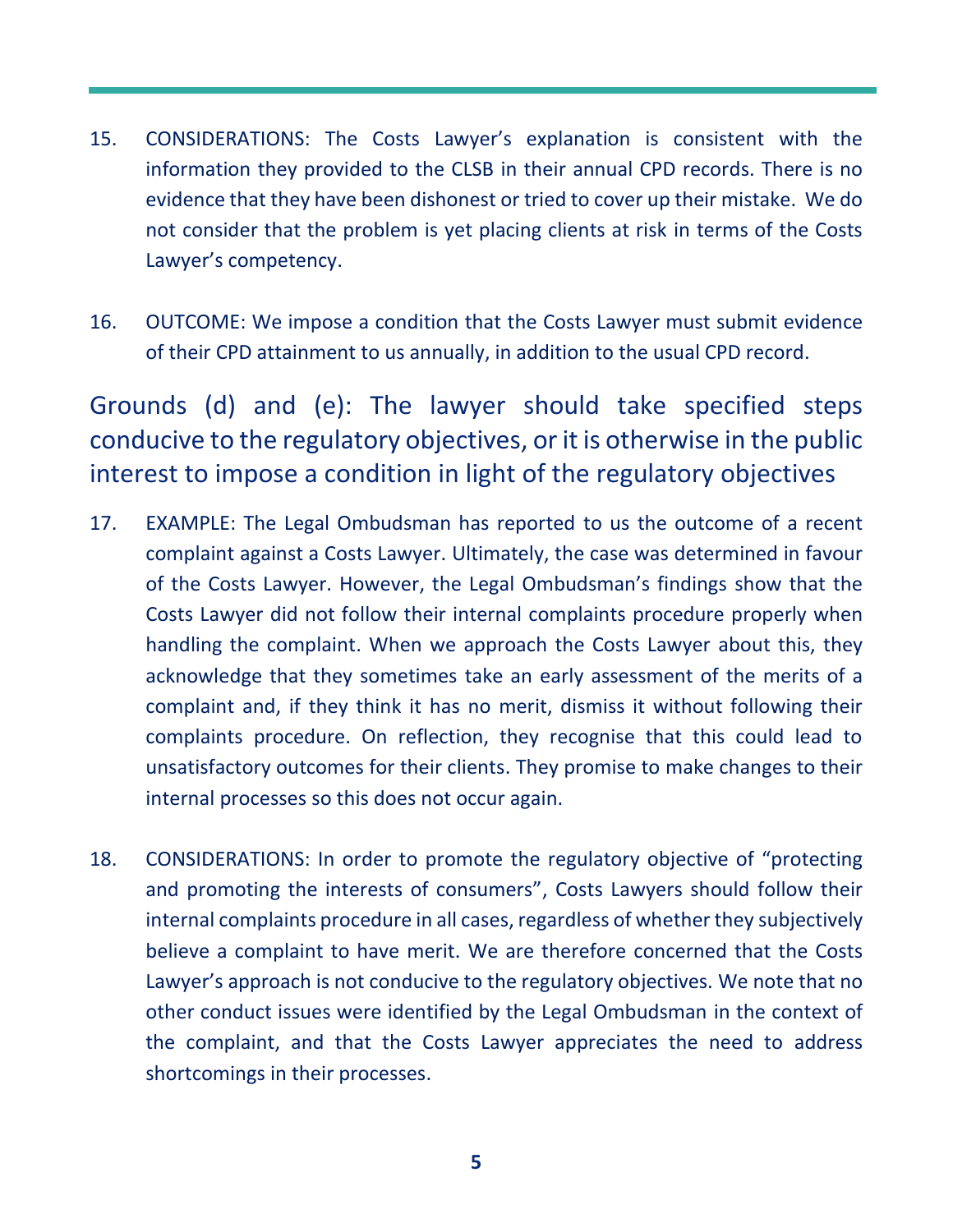19. OUTCOME: We impose conditions requiring the Costs Lawyer to follow their internal complaints procedure in all cases, to notify the CLSB of any complaints received during the year, and to explain how those complaints are being handled. We work with the Costs Lawyer to support them in improving their approach to complaint handling.

### **The effect of a condition**

- 20. Where a condition on practising is imposed, this is published against a Costs Lawyer's entry on the register of Costs Lawyers (Practising Rule 5.3). This means that members of the public who search the register will be alerted to the fact that a condition on practising exists. Further information about the nature of the condition can be accessed on our website.
- 21. A Costs Lawyer must comply with any conditions imposed. Failure to do so is likely to lead to a disciplinary sanction – which could include suspension or revocation of the practising certificate – and/or refusal of an application for renewal of the certificate. A Costs Lawyer may be asked to provide evidence of compliance with a condition, either when they apply to renew their practising certificate or at appropriate junctures throughout the practising year.

### **The duration of a condition**

- 22. A condition will remain in place for such period as the CLSB considers necessary to meet its original purpose. This means that we may reimpose the condition when the practising certificate is renewed. We may amend the condition if we consider this appropriate, provided that the amended condition meets one or more of the grounds for imposition. A condition may be imposed for less than a full practising year, such that it expires on a specified date or upon completion of a specified event.
- 23. Under Practising Rule 3.6, the CLSB may remove a condition on a practising certificate if it considers, on written application of the Costs Lawyer or on its own